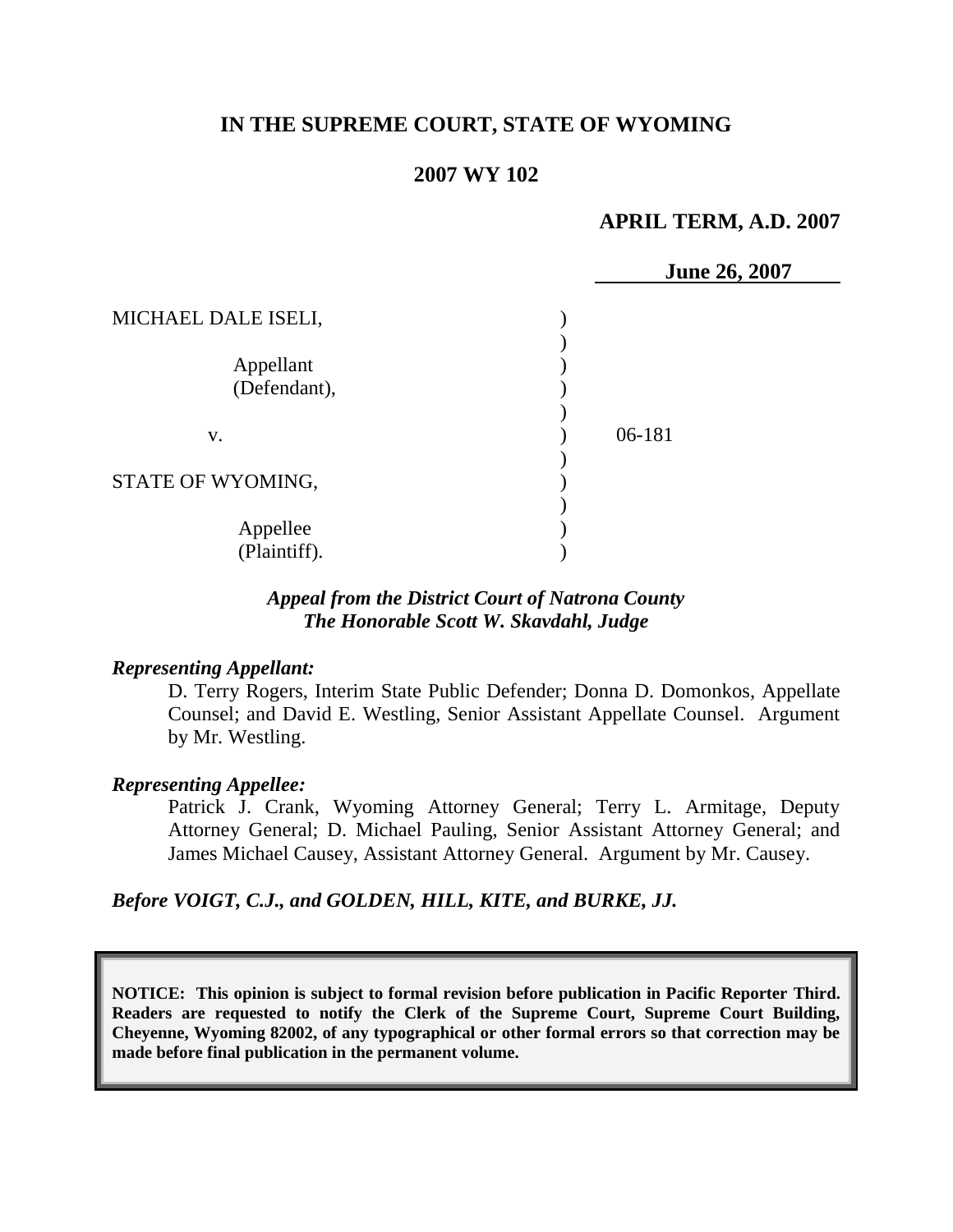## **VOIGT, Chief Justice.**

[¶1] This is an appeal from the appellant's convictions for interference with a peace officer and causing bodily injury to a peace officer, in which the appellant raises several issues concerning jury instructions. We conclude that the instructions as given adequately informed the jury as to the law and the appellant's theory of defense, and we, therefore, affirm.

#### **ISSUES**

[¶2] 1. Did the district court err in instructing the jury as to the elements of Wyo. Stat. Ann. § 6-5-204(b) (LexisNexis 2005)?

2. Did the district court err in refusing to give an adequate theory-of-defense instruction?

3. Did the district court err in refusing to give the appellant's proferred selfdefense instructions?

### **FACTS**

[¶3] Investigator Davis of the Natrona County Sheriff's Office (NCSO) was aware that several felony warrants existed authorizing arrest of the appellant. Davis was also aware that the appellant might be en route from New Mexico to Wyoming to see his wife. At approximately 11:30 a.m., on August 28, 2005, while off duty, Investigator Davis was informed by NCSO Corporal Frimml that the appellant's wife had told authorities that the appellant was supposed to meet her at Edness Kimball Wilkins Park in Natrona County between noon and 1:00 p.m. on that date. Given the short time to prepare an arrest plan, Davis drove to the park in an unmarked car, and in civilian clothes, but with a badge on a chain around his neck, outside his shirt. Uniformed officers in marked patrol vehicles also approached the park: Corporal Frimml and Deputy Arnold in one, Deputy Walters in another, and Deputy Means in yet another.

[¶4] Shortly after arriving at the park, Davis observed the appellant's wife get out of her car and tie her dog to a fence post. Davis had planned to intercept the appellant before he reached his wife, but the appellant arrived, parked his vehicle, and walked over to his wife, lying down on the ground next to her. Davis parked behind the appellant's vehicle to prevent escape, radioed the other officers that the appellant was already there, and began walking toward the couple with his service revolver drawn but down by his side.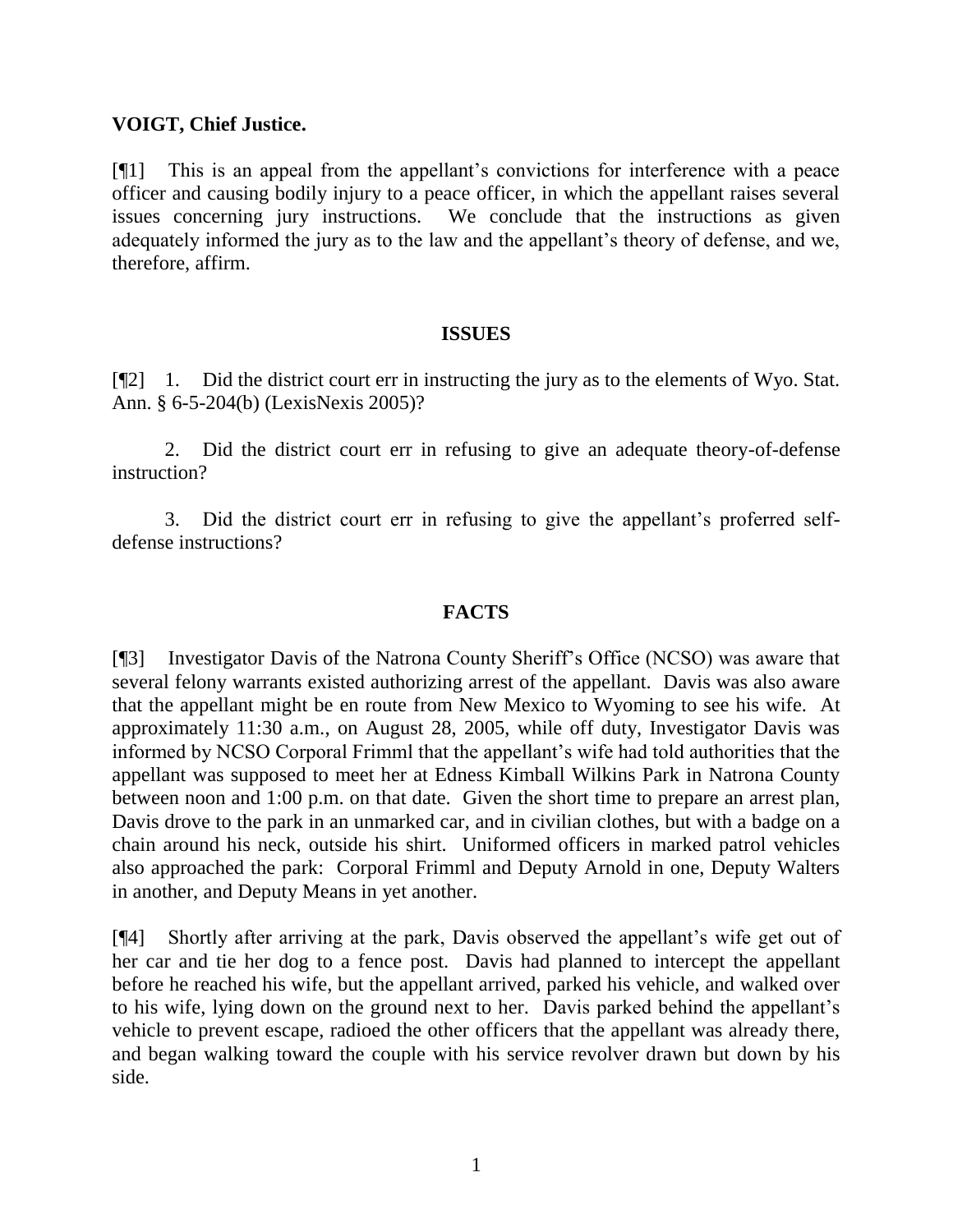[¶5] As he walked toward the appellant, Davis verbally identified himself as a deputy sheriff and stated that he had a warrant for the appellant's arrest. Davis ordered the appellant to remain on the ground, but the appellant jumped to his feet, looked at Davis, and then yelled at his wife, "I can't believe you turned me in." While continuing to yell at his wife, the appellant began to walk toward the vehicles. When Davis followed, the appellant turned and walked back toward his wife, threw a beer bottle at her, and then turned and ran toward a restroom and the park's main road. Davis gave chase, repeating that the appellant was under arrest. Just after the appellant crossed the road, Davis caught up with and tackled him. As they hit the ground and began to struggle, the appellant struck Davis in the sides and legs. The chain holding Davis's badge was broken and the appellant's glasses were knocked from his face. The appellant grabbed Davis's hands and arms, and then began pinching Davis's leg. When Davis did not let go of him, the appellant grabbed Davis's throat with his left hand.

[¶6] When Davis felt that the appellant was trying hard to choke him, Davis began to fear for his life, so he struck the appellant on the side of his head with the rubber butt of his pistol. That had no effect, so he struck the appellant again, this time with the pistol's metal barrel. The appellant then released his hold on Davis, rolled away, and began again to run away.

[¶7] Corporal Frimml, and Deputies Arnold and Means, had by that time arrived on the scene. They identified themselves as peace officers, Deputy Means doing so by way of the public address system in his patrol vehicle. The appellant looked back at the deputies, but continued to run. The appellant slowed down when Corporal Frimml pumped a shell into his shotgun, allowing Deputy Arnold to catch up with and tackle the appellant. The appellant even then continued to resist, refusing to place his hands behind his back to be handcuffed. He did so only after Corporal Frimml placed his foot on the appellant's back to keep him on the ground. He was then handcuffed, placed in a patrol vehicle, and transported to jail.

[¶8] The appellant was charged with interference with a peace officer, in violation of Wyo. Stat. Ann. § 6-5-204(a) (LexisNexis 2005) and causing bodily injury to a peace officer, in violation of Wyo. Stat. Ann. § 6-5-204(b) (LexisNexis 2005). Those sections read as follows:

> (a) A person commits a misdemeanor punishable by imprisonment for not more than one (1) year, a fine of not more than one thousand dollars (\$1,000.00), or both, if he knowingly obstructs, impedes or interferes with or resists arrest by a peace officer while engaged in the lawful performance of his official duties.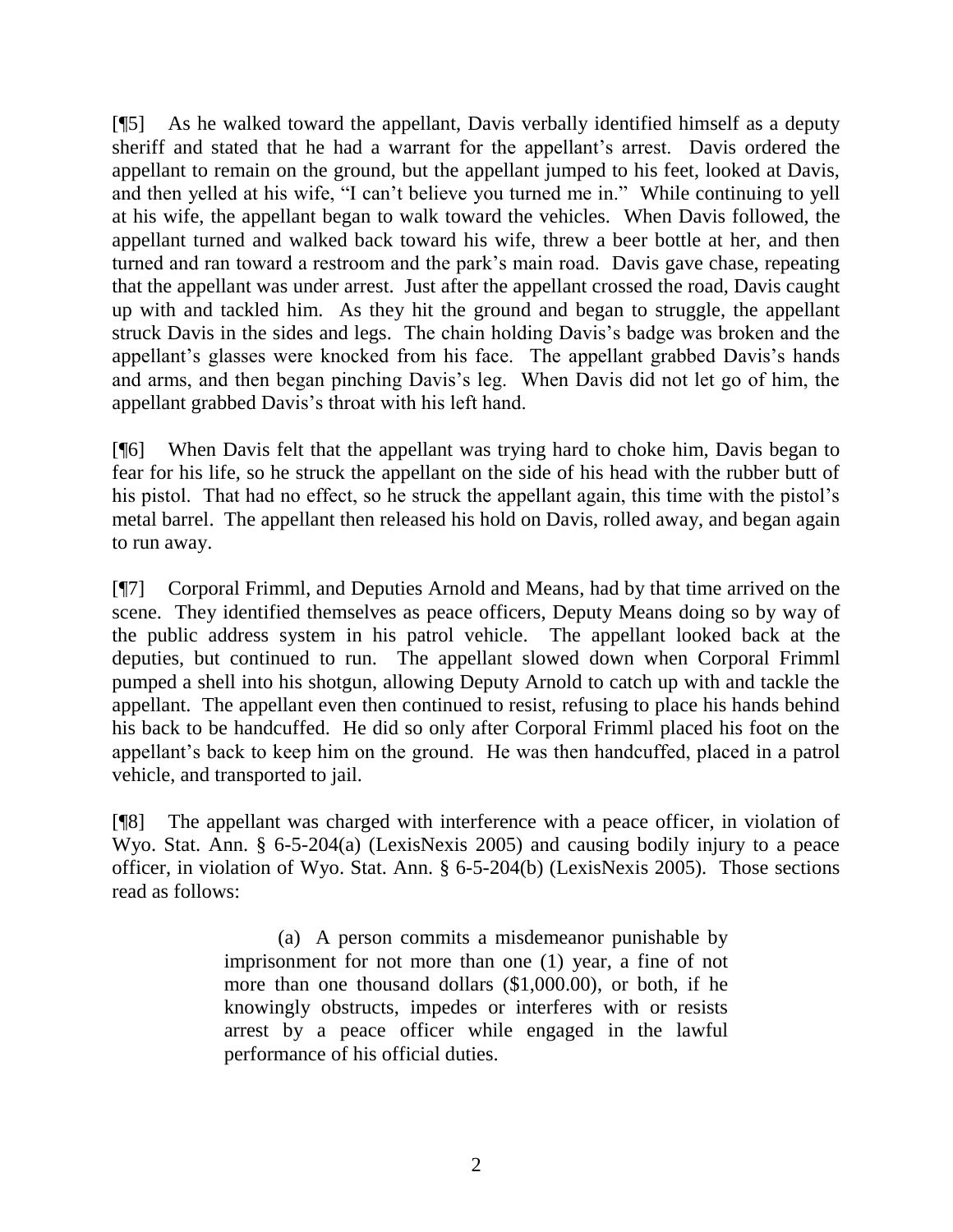(b) A person who intentionally and knowingly causes or attempts to cause bodily injury to a peace officer engaged in the lawful performance of his official duties is guilty of a felony punishable by imprisonment for not more than ten (10) years.

The misdemeanor count alleged that the appellant interfered with Corporal Frimml and Deputy Arnold. The felony count alleged that the appellant caused bodily harm to Investigator Davis.

#### **STANDARD OF REVIEW**

[¶9] We reiterated our standard for the review of jury instructions in *Adams v. State*, 2003 WY 152, ¶ 4, 79 P.3d 526, 529-30 (Wyo. 2003):

> It is also well established that a trial court has a duty to instruct a jury on the general principles of law applicable to the case at issue. A trial court is given wide latitude in instructing the jury and, as long as the instructions correctly state the law and the entire charge covers the relevant issue, reversible error will not be found. Instructions must be considered as a whole, and individual instructions, or parts of them, should not be singled out and considered in isolation. *Ogden v. State*, 2001 WY 109, ¶ 8, 34 P.3d 271, [274] (Wyo. 2001); *Coburn v. State*, 2001 WY 30, ¶ 9, 20 P.3d 518, [520] (Wyo. 2001); *Merchant v. State*, 4 P.3d 184, 190 (Wyo. 2000).

> Jury instructions shall not be ruled defective absent a showing that the instructions confused or misled the jury as to the proper principles of law and prejudiced the defendant. *Lane v. State*, 12 P.3d 1057, 1061 (Wyo. 2000). Prejudicial error must be demonstrated, and prejudice will not be demonstrated unless the instruction confused or misled the jury with respect to the proper principles of law. *Wilson v. State*, 14 P.3d 912, 916 (Wyo. 2000). Further, a failure to instruct properly on an element of a crime does not constitute plain error where evidence of the defendant's guilt is overwhelming. *Id.*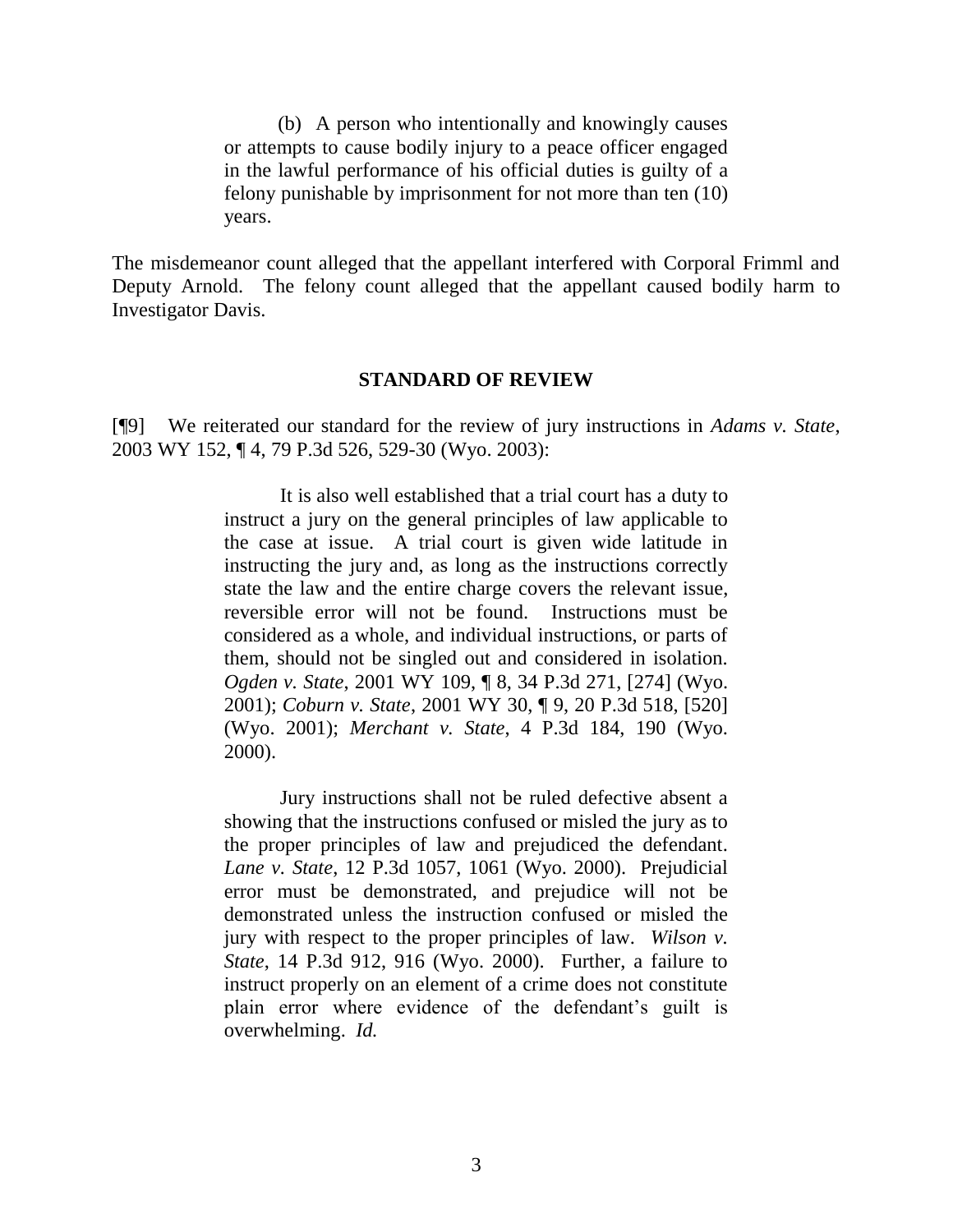[¶10] Specifically with regard to what has come to be known as the "theory of defense" instruction, we said the following in *Holloman v. State*, 2002 WY 117, ¶¶ 15-16, 51 P.3d 214, 219 (Wyo. 2002) (footnote omitted):

> Due process requires the trial court to give a correct instruction to the jury that details the defendant's theory of the case. *Blakely v. State*, 474 P.2d 127, 129 (Wyo. 1970). The instruction must sufficiently inform the court of the defendant's theory and must be supported by competent evidence. *Bouwkamp v. State*, 833 P.2d 486, 490 (Wyo. 1992). A theory of the case is more than a comment on the evidence that tells the jury how to consider the evidence. *Ellifritz v. State*, 704 P.2d 1300 (Wyo. 1985). Fundamentally, the instruction must in the first instance be a proper theory of the case, or theory of defense, instruction. That is, the offered instruction must present a defense recognized by statute or case law in this jurisdiction. *Bouwkamp*, 833 P.2d at 490.

> As *Bouwkamp* explained, "[t]heory of defense instructions are to be derived from and address criminal defenses provided for by statute or acknowledged by this court." *Id*. It further noted "common-law defenses are retained unless otherwise provided by this act." *Id.* (quoting Wyo. Stat. Ann. § 6-1-102(b)). Additionally, this Court has discussed acceptable defenses, notably in *Keser v. State*, 706 P.2d 263, 269 (Wyo. 1985). *See also* 1 Paul H. Robinson, *Criminal Law Defenses* § 21, at 70 n. 1 (1984); 1 Charles E. Torcia, *Wharton's Criminal law* § 39 (15th ed. 1993).

> Any competent evidence is sufficient to establish a defense theory even if it consists only of testimony of the defendant. *Best v. State*, 736 P.2d 739, 745 (Wyo. 1987). We view the evidence in a light favorable to the accused and the accused's testimony must be taken as entirely true to determine if the evidence is competent. *Duckett v. State*, 966 P.2d 941, 944 (Wyo. 1998). Even if the court deems the evidence to be weak, or unworthy of belief, the instruction must be given if a jury could reasonably conclude the evidence supports the defendant's position. *Id*. The refusal to allow an instruction requested by the defendant when due process requires the defendant's instruction be given is reversible error per se. *Id.*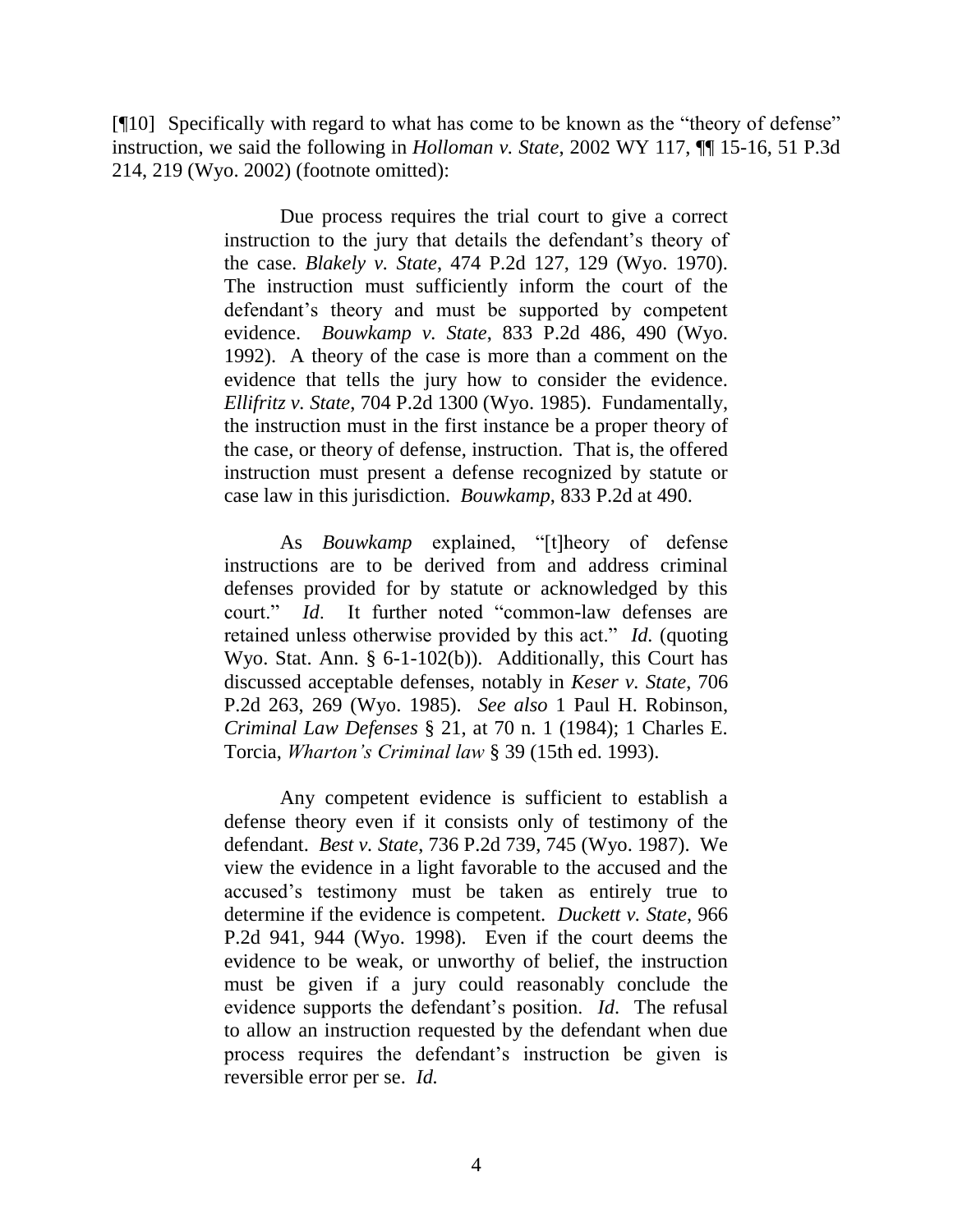*See also Burkhardt v. State*, 2005 WY 96, ¶ 12, 117 P.3d 1219, 1223-24 (Wyo. 2005); *Olsen v. State*, 2003 WY 46, ¶ 146, 67 P.3d 536, 590 (Wyo. 2003).

> However, we have also noted that "[n]ot every instruction must be given simply because there is a claim that it incorporates a theory of the case." *Wilkening v. State*, 922 P.2d 1381, 1383 (Wyo. 1996). A trial court may properly refuse to give a proposed instruction if it is erroneous, confusing, argumentative, or if the instruction unduly emphasizes one aspect of the case, the law, or the defendant's version of the events. *Madrid v. State*, 910 P.2d 1340, 1346 (Wyo. 1996); *Jansen v. State*, 892 P.2d 1131, 1140 (Wyo. 1995); *Virgilio v. State*, 834 P.2d 1125, 1128 (Wyo. 1992). Additionally, "instructions not based on the evidence can be properly refused." *Chavez-Becerra v. State*, 924 P.2d 63, 67 (Wyo. 1996).

*Farmer v. State*, 2005 WY 162, ¶ 23, 124 P.3d 699, 707 (Wyo. 2005). As with other instructions, the district court must exercise discretion in determining what, if any, theory-of-the-case instructions are to be given:

> We first dispose of Coburn's contention that it was within his "exclusive province" to decide which instructions relating to his self-defense theory should be given to the jury. He fails to cite any authority to support this proposition because the law is contrary. "It is within the court's discretion to present its own instruction or instructions covering the defendant's theory of the case." *Baier v. State*, 891 P.2d 754, 757 (Wyo. 1995) (quoting *Sanchez v. State*, 694 P.2d 726, 729 (Wyo. 1985)). Indeed, the trial court is charged with the duty to present instructions on the law that apply to the issues that were raised by the evidence. *Id.* at 756.

*Coburn v. State*, 2001 WY 30, ¶ 11, 20 P.3d 518, 520-21 (Wyo. 2001).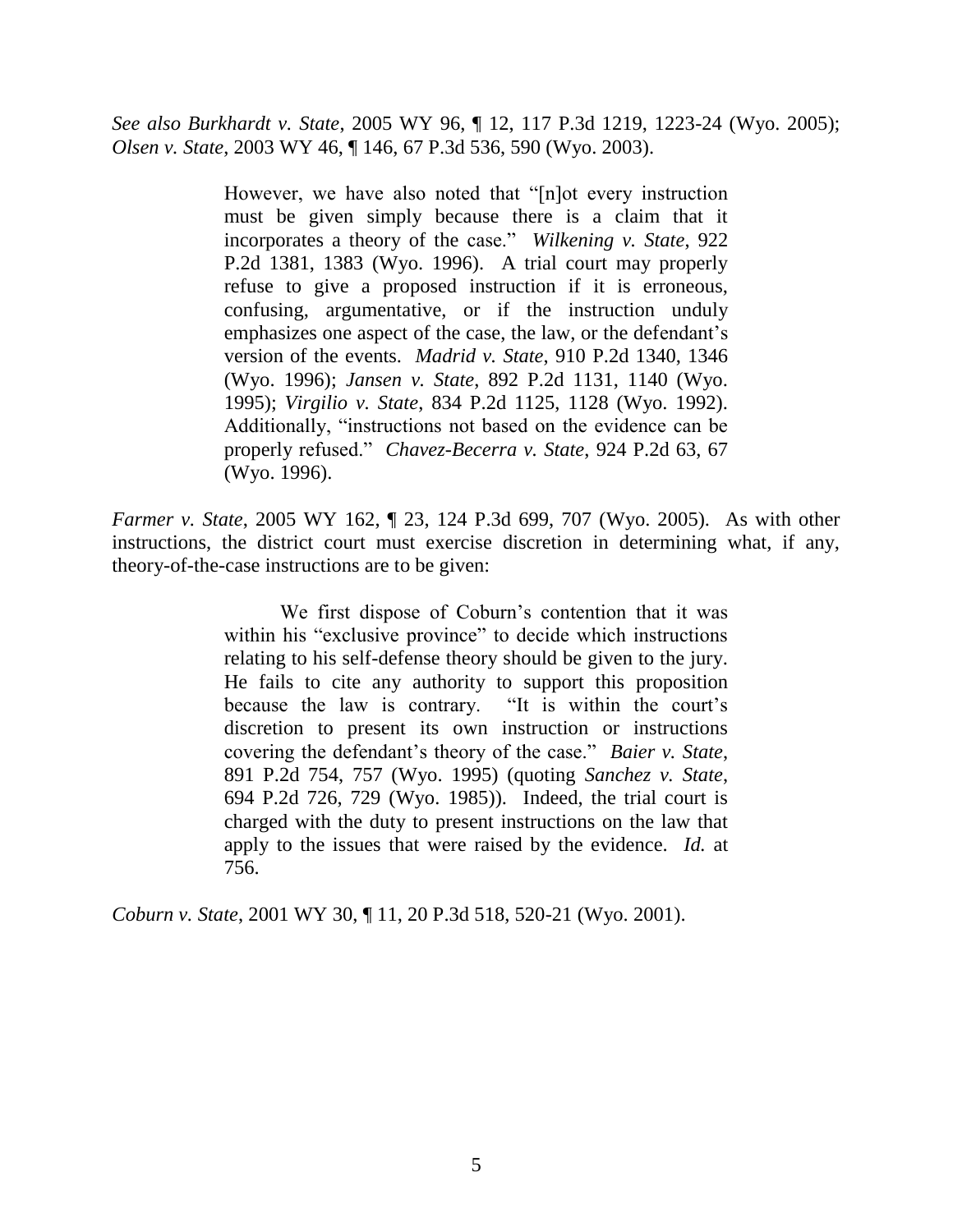#### **DISCUSSION**

### *Did the district court err in instructing the jury as to the elements of Wyo. Stat. Ann. § 6-5-204(b) (LexisNexis 2005)?*

[¶11] The appellant's theory of defense was that he did not know Investigator Davis was a peace officer at the time of the incident, and that, therefore, he could not be guilty of knowingly causing bodily injury to a peace officer. The evidence presented in support of that theory was the appellant's own testimony. Specifically, he testified that Davis did not look like a peace officer, that he did not hear Davis identify himself as a peace officer because his wife's dog—a Rottweiler—was barking so loudly as Davis approached, and that he panicked when he saw that Davis had a gun.

[¶12] The appellant proferred two instructions directed to the "knowingly "element of the charges. The first, proposed instruction "A," explained his theory of defense:

#### **DEFENDANT'S PROPOSED INSTRUCTION NO. A**

The Defendant's position is that he did not know Investigator Davis was a peace officer at the time of the attempted arrest in this case and did not learn that Investigator Davis was a peace officer until after the events that gave rise to the assault on a peace officer were concluded.

Under the law, a person is not guilty of the charge of assault on a peace officer, resisting arrest or interference with a peace officer unless the State proves beyond a reasonable doubt that the Defendant knew that the other person was a peace officer, along with all the other elements of the charge.

The second, proposed instruction "F," was a revised elements instruction:

### **DEFENDANT'S PROPOSED INSTRUCTION NO. F**

The elements of the crime of Assault on a Peace Officer, as charged in Count 1 of this case, are:

- 1. On or about the 28th day of August, 2005
- 2. In Natrona County, Wyoming
- 3. The Defendant, Michael Dale Iseli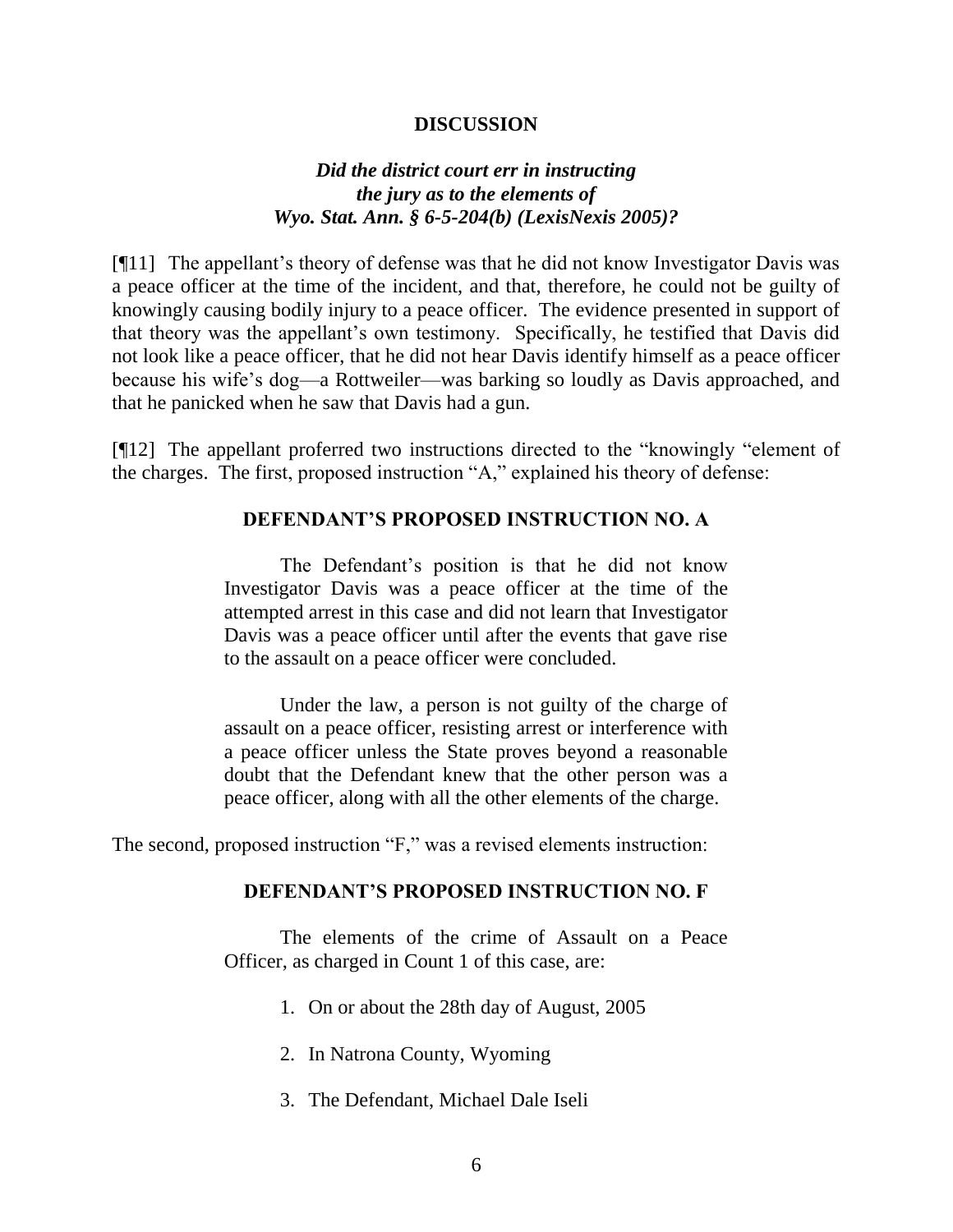4. Intentionally and knowingly caused bodily injury to a peace officer

## 5. *Knowing the person he was injuring was a peace officer*

6. While that peace officer was engaged in the lawful performance of his official duties.

. . . .

(Emphasis added.)

[¶13] The district court refused both of these instructions, giving somewhat different versions instead. The elements instruction read as follows:

### **INSTRUCTION NO. 11**

The elements of the crime of Assault on a Peace Officer, as charged in Count 1 of this case, are:

1. On or about the 28th day of August, 2005

2. In Natrona County, Wyoming

3. The Defendant, Michael Dale Iseli

4. Intentionally and knowingly caused bodily injury to a peace officer

5. While that peace officer was engaged in the lawful performance of his official duties.

If you find from your consideration of all the evidence that each of these elements has been proved beyond a reasonable doubt, then you should find the defendant guilty.

If, on the other hand, you find from your consideration of all the evidence that any of these elements has not been proved beyond a reasonable doubt, then you should find the defendant not guilty.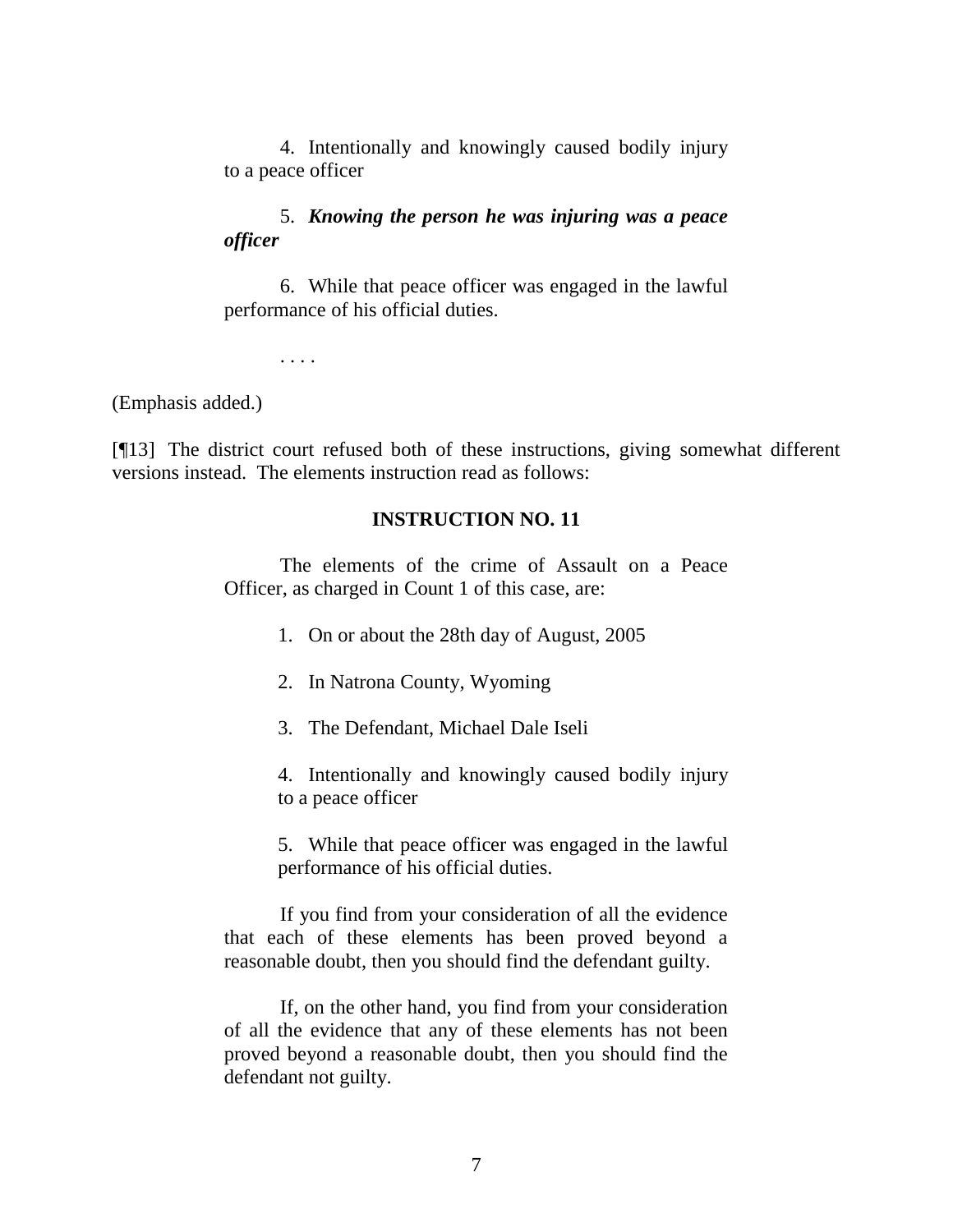### [¶14] The theory-of-defense instruction given by the district court read as follows:

#### **INSTRUCTION NO. 13**

Defendant contends that he did not know Investigator Davis was a peace officer at the time of the attempted arrest in this case and did not learn that Investigator Davis was a peace officer until after he was arrested by Deputy Arnold and Frimml.

Therefore, Defendant contends he did not intentionally and knowingly cause bodily injury to a peace officer.

[¶15] In rejecting the appellant's proposed instruction "F," the district court relied upon *Mueller v. State*, 2001 WY 134, ¶ 12, 36 P.3d 1151, 1157 (Wyo. 2001), in which this Court approved usage of an instruction identical to Instruction No. 11 in a case with facts similar to those *sub judice.* We do not find this to have been an abuse of discretion, especially because the district court also gave Instruction No. 13, which basically duplicated the appellant's proposed instruction "A." Citing *Farmer*, ¶ 24, 124 P.3d at 708, the district court also noted that the statement in the appellant's proposed instruction "A" that the State was required to prove the knowingly element beyond a reasonable doubt was redundant and, therefore, unnecessary because Instruction No. 11 already informed the jury that the State had to prove every element of the crime beyond a reasonable doubt.

[¶16] We conclude that the instructions as given accurately informed the jury as to the elements of the crime and the State's burden of proof, and provided the legal basis from which the appellant could argue that he was not guilty because he did not know that Investigator Davis was a peace officer.

## *Did the district court err in refusing to give an adequate theory-of-defense instruction?*

[¶17] In addition to proposed instruction "A" discussed above, the appellant also offered proposed instruction "B," which reads as follows:

### **DEFENDANT'S PROPOSED INSTRUCTION NO. B**

It is lawful for a person being assaulted to defend himself from attack if he has reasonable grounds for believing and does believe that bodily injury is about to be inflicted upon him. In doing so he may use all force, which would appear to a reasonable person, in the same or similar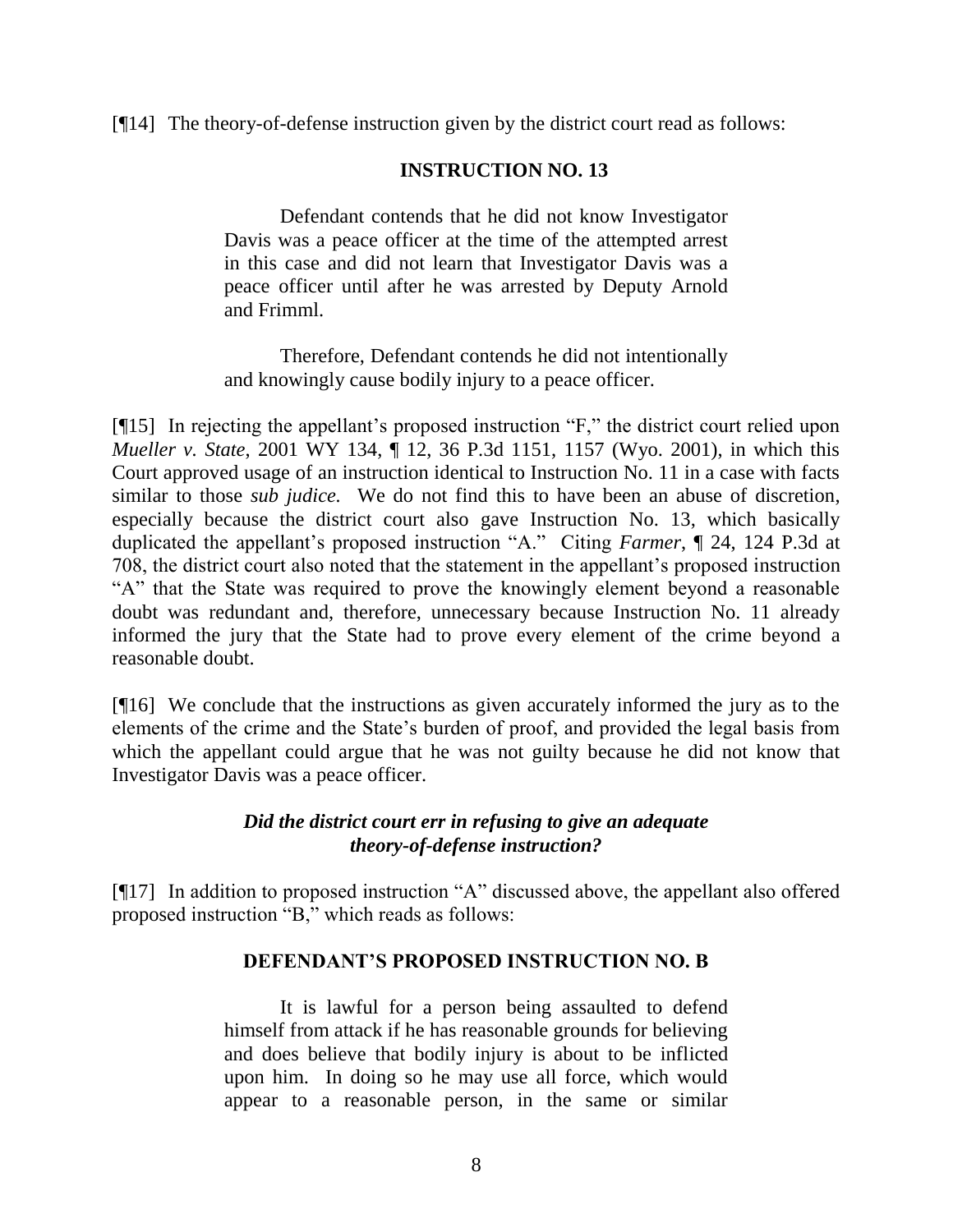circumstances, to be necessary to prevent the injury which appears to be imminent.

[¶18] The appellant contends that by refusing to give his proposed instructions "A" and "B," the district court effectively denied him a theory-of-the-case instruction. His premise is that, not knowing Davis was a peace officer, he had the right to defend himself. We agree with the district court even though, at first blush, a self-defense instruction might appear logical under the circumstances of this case. In refusing to give these instructions, however, the district court correctly discerned that a self-defense instruction was improper under any version of the facts. Consider the possibilities: If the appellant knew Davis was a peace officer, he had no right to defend himself against arrest, so no self-defense instruction was warranted. If the appellant did not know Davis was a peace officer, he cannot be guilty of the charged crime, so no self-defense instruction was warranted. If Davis had used excessive force in making the arrest, the appellant would have been entitled to defend himself, but there was no evidence suggesting the excessive use of force, so no self-defense instruction was warranted. *See Ortega v. State*, 966 P.2d 961, 966 (Wyo. 1998).

# *Did the district court err in refusing to give the appellant's proferred self-defense instructions?*

[¶19] It is difficult to distinguish this issue from the issue just discussed, except that it is directed at the district court's refusal to give the appellant's proposed instructions "C," "D," and "E," all of which are also self-defense instructions. These proposed instructions read as follows:

## **DEFENDANT'S PROPOSED INSTRUCTION NO. C**

You are instructed that there may be situations that police activities are so provocative and resistance so understandable that it can only be concluded that the police were not engaged in the lawful performance of their official duties and that such conduct by the officer may give rise to [the] right of self-defense.

## **DEFENDANT'S PROPOSED INSTRUCTION NO. D**

Before a defendant may be convicted of any crime, the State must prove beyond a reasonable doubt that the defendant did not act in self-defense.